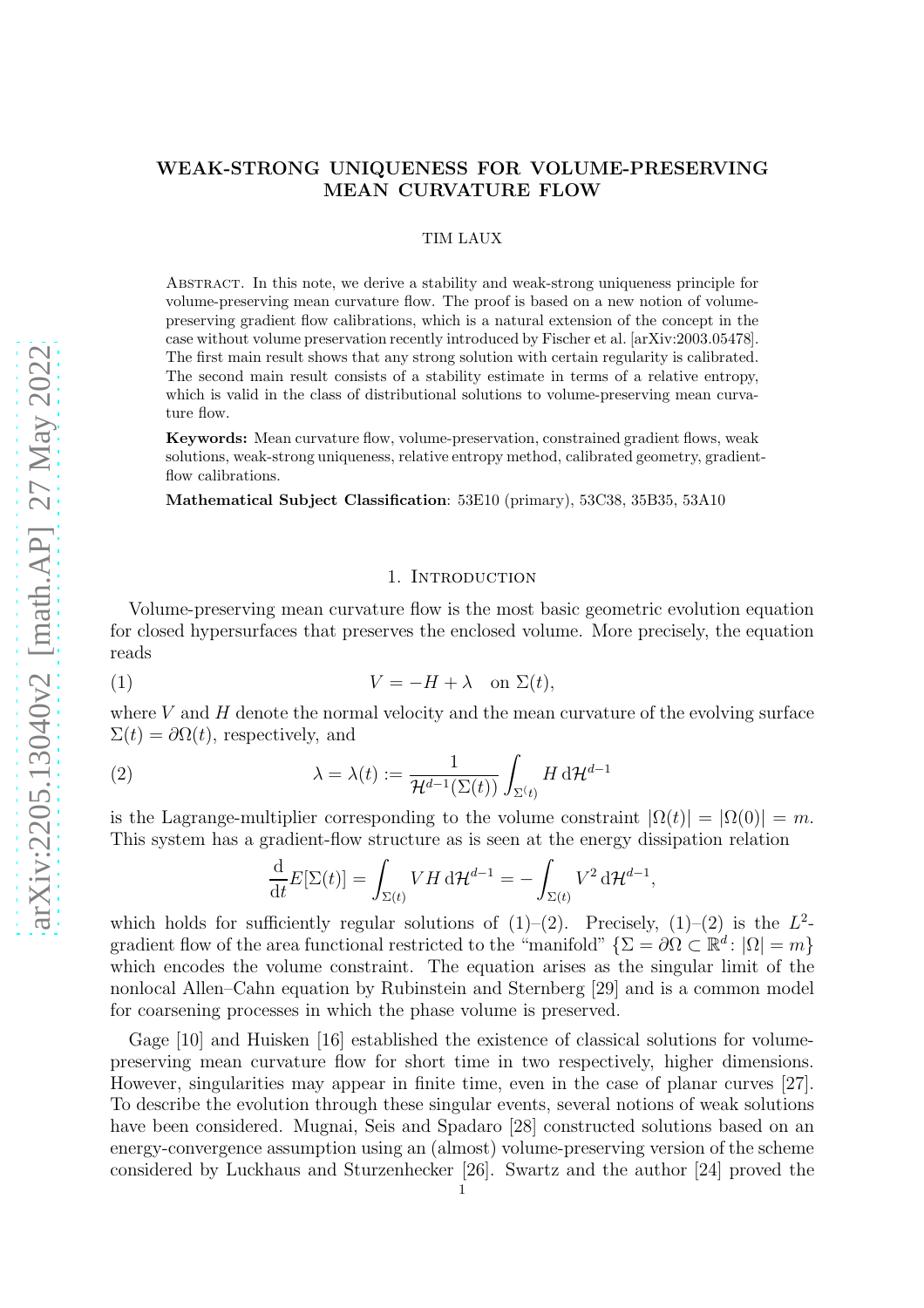convergence of the volume-preserving thresholding scheme, an efficient numerical algorithm, under a similar condition. The latter result also applies to certain multiphase systems with a volume constraint. Also for the nonlocal Allen–Cahn equation [\[29\]](#page-13-0), such a convergence result can be derived, see the work of Simon and the author [\[23\]](#page-13-6). In fact, this result applies to any number of phases any selection of which may carry a volume constraint. Volume-preserving mean curvature flow can also be formulated for evolving varifolds by extending Brakke's notion [\[3\]](#page-12-1) of mean curvature flow to this volumepreserving case. Takasao [\[31\]](#page-13-7) showed that solutions to a slightly modified version of the nonlocal Allen–Cahn equation due to Golovaty [\[12\]](#page-13-8) converges to this varifold solution. Recently, Takasao [\[32\]](#page-13-9) refined his methods by slightly relaxing the volume constraint in the approximation and only recovering the precise volume preservation in the sharpinterface limit, which in particular allowed him to extend his earlier result [\[31\]](#page-13-7) to higher dimensions. The idea of relaxing the volume constraint in the approximation is in some sense inspired by [\[28\]](#page-13-3). Although volume-preserving mean curvature flow does not obey a naive comparison principle, there is also a way to make the powerful machinery of viscosity solutions work in the case of volume-preserving mean curvature flow by fixing the Lagrange-multiplier for competitors as was shown by Kim and Kwon [\[18\]](#page-13-10).

In this note, we want to address the consistency of weak solutions from [\[23,](#page-13-6) [24,](#page-13-5) [28\]](#page-13-3) with classical solutions. A priori, it is not evident that these weak solutions agree with the unique strong solution (as long as the latter exists). To draw this connection between these solution concepts, we extend the notion of gradient-flow calibrations introduced in the recent work by Fischer, Hensel, Simon and the author [\[7\]](#page-12-2) to the volume-preserving case and show that any sufficiently regular classical solution is calibrated in this sense, see Theorem [1.](#page-3-0) Then, in Theorem [2,](#page-5-0) we show that every calibrated flow is unique and stable in the class of distributional solutions. The proofs are self-contained and elementary. The main novelty of this work is a suitable extension  $B$  of the velocity field in the definition of gradient-flow calibrations. Instead of an ad-hoc extension by nearest-point projection onto the classical solution, we solve a Neumann–Laplace equation to guarantee that next to the usual conditions, B also satisfies the incompressibility condition  $\nabla \cdot B = 0$ , at least with a linear error as one moves away from the interface. Surprisingly, with this construction, no additional estimate on the closeness of the respective Lagrange-multipliers is needed to derive the relative entropy inequality.

The relative entropy method and the notion of gradient-flow calibrations in [\[7\]](#page-12-2) has led to several recent results for geometric evolution equations. The method can be used to prove quantitative convergence of the Allen–Cahn equation to mean curvature flow as was shown by Fischer, Simon and the author [\[8\]](#page-12-3). One of the main advantages of the method is its simplicity and its applicability in vectorial problems as it does not require a spectral analysis of the linearized Allen–Cahn operator and is not based on the comparison principle. Liu and the author [\[21\]](#page-13-11) combined the relative entropy method with weak convergence methods to derive the sharp-interface dynamics of isotropic-nematic phase transitions in liquid crystals. Most recently, Fischer and Marveggio [\[9\]](#page-12-4) extended the result [\[8\]](#page-12-3) to the vector-valued Allen–Cahn equation and proved its convergence to multiphase mean curvature flow. Previous to this result, only formal arguments [\[4\]](#page-12-5) and the conditional result [\[23\]](#page-13-6) were known. One can also lower the assumptions on the weak solution to the bare minumum of a suitable optimal energy-dissipation relation as was shown by Hensel and the author [\[14\]](#page-13-12), which underlines the importance of the underlying gradient-flow structure of  $(1)-(2)$  $(1)-(2)$ . Also boundary conditions can be naturally incorporated in the method as was shown by Hensel and Moser [\[15\]](#page-13-13), and Hensel and the author [\[13\]](#page-13-14).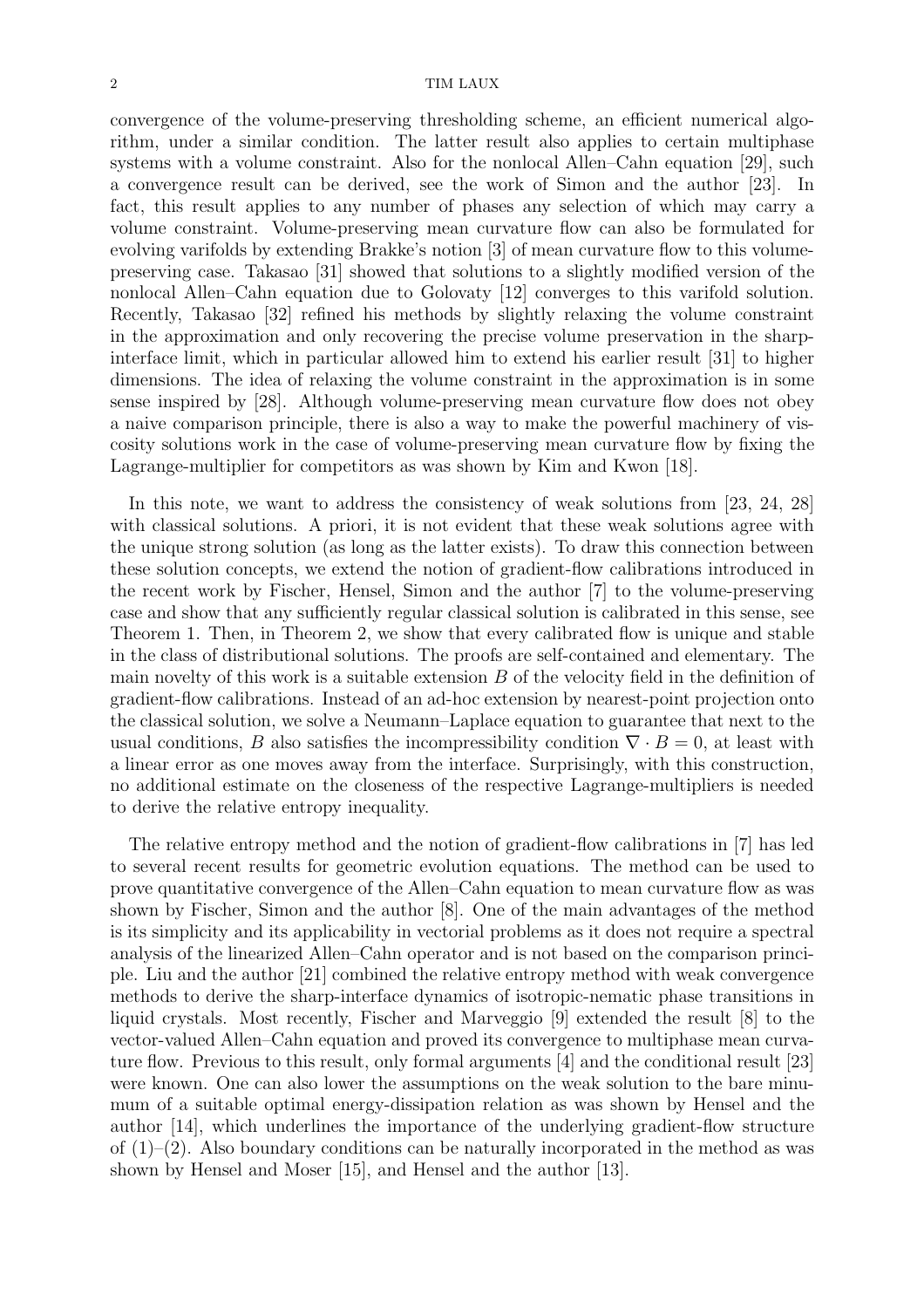We expect that also in this volume-preserving version, the method will be a useful tool for further work, such as quantitative convergence results for phase-field models in the sharp-interface limit or the analysis of the long-time behavior of solutions. The former has been done in a qualitative way in the previously mentioned works [\[24,](#page-13-5) [31,](#page-13-7) [23,](#page-13-6) [32\]](#page-13-9). The latter problem has been addressed with different methods in [\[10,](#page-12-0) [16,](#page-13-1) [6,](#page-12-6) [17,](#page-13-15) [5\]](#page-12-7). Another interesting possible future application of these methods is a local minimality criterion for constant mean curvature hypersurfaces with respect to volume-preserving distortions.

The remainder of this paper is organized as follows. In Section [2,](#page-2-0) we state the main definitions and results. In Section [3](#page-5-1) we construct the gradient-flow calibrations to prove Theorem [1.](#page-3-0) Finally, in Section [4,](#page-8-0) we prove Theorem [2](#page-5-0) by deriving a relative entropy inequality which allows to close a Gronwall argument.

We will use the following notation throughout. We write  $a \lesssim b$  if there exists a constant  $C < \infty$  depending on d,  $T^*$ , and  $\Sigma^* = (\Sigma^*(t))_{t \in [0,T^*]}$ , such that  $a \leq Cb$ . The Landau symbol O will be used frequently. Precisely, by  $a = O(b)$  we mean that there exists a constant  $C < \infty$  depending on d,  $T^*$ , and  $\Sigma^* = (\Sigma^*(t))_{t \in [0,T^*]}$  defined below, such that  $|a| \leq C|b|.$ 

#### 2. Main results

<span id="page-2-0"></span>Let us first define the notion of gradient flow calibrations in the context of volumepreserving mean curvature flow.

<span id="page-2-1"></span>**Definition 1.** Let  $\Sigma^* = (\Sigma^*(t))_{t \in [0,T^*]}$  be a one-parameter family of closed surfaces  $\Sigma^*(t) = \partial\Omega^*(t) \subset \mathbb{R}^d$ . Let  $\xi, B: \mathbb{R}^d \times [0,T^*] \to \mathbb{R}^d$ , let  $\vartheta \colon \mathbb{R}^d \times [0,T^*] \to \mathbb{R}$ , and let  $\lambda^* \colon [0,T^*] \to \mathbb{R}$ . We call the tuple  $(\xi, B, \vartheta, \lambda^*)$  a *gradient-flow calibration for volumepreserving mean curvature flow* if the following statements hold true.

<span id="page-2-3"></span>(i) *Regularity.* The vector field  $\xi$  and the functions  $\vartheta$  satisfy

$$
\xi \in C_c^1(\mathbb{R}^d \times [0,T^*]; \mathbb{R}^d) \quad \text{and} \quad \vartheta \in C^{0,1}(\mathbb{R}^d \times [0,T^*]).
$$

Furthermore, for each  $t \in [0, T^*]$  it holds

$$
B(\cdot,t) \in C^{1,1}(\mathbb{R}^d; \mathbb{R}^d).
$$

- <span id="page-2-4"></span>(ii) *Vanishing Divergence*. The vector field B satisfies for each  $t \in [0, T^*]$
- <span id="page-2-2"></span>(3)  $\nabla \cdot B(\cdot, t) = O\big(\operatorname{dist}(\cdot, \Sigma^*(t))\big).$
- <span id="page-2-5"></span>(iii) *Normal extension and shortness.* The vector field ξ extends the exterior unit normal vector field of  $\Sigma^*$ , i.e.,

<span id="page-2-10"></span>(4) 
$$
\xi(\cdot,t) = \nu^*(\cdot,t) \quad \text{on } \Sigma^*(t),
$$

and it is short away from  $\Sigma^*$  in the sense that there exists a constant  $c > 0$  such that

<span id="page-2-9"></span>(5) 
$$
|\xi(\cdot,t)| \le \max\left\{ (1 - c \operatorname{dist}^2(x, \Sigma^*(t)), 0 \right\},\
$$

<span id="page-2-6"></span>(iv) *Approximate transport equations.* They weight  $\vartheta$  is transported to first order

<span id="page-2-7"></span>(6) 
$$
(\partial_t \vartheta + (B \cdot \nabla) \vartheta) (\cdot, t) = O(dist(\cdot, \Sigma^*(t))),
$$

and the length of  $\xi$  to second order

<span id="page-2-8"></span>(7) 
$$
\left(\partial_t|\xi|^2 + (B\cdot\nabla)|\xi|^2\right)(\cdot,t) = O\left(\mathrm{dist}^2(\cdot,\Sigma^*(t))\right).
$$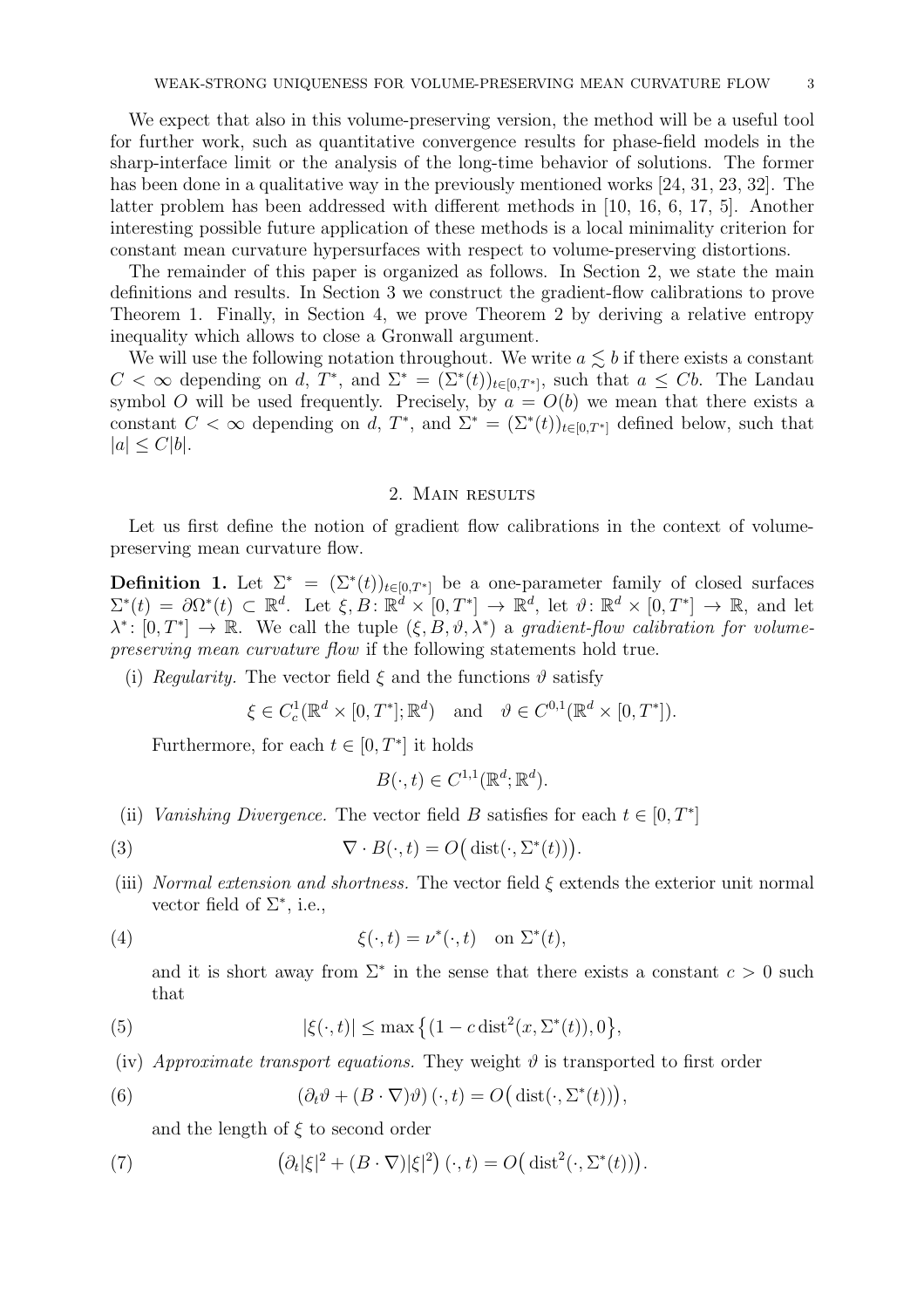Furthermore, there exists a constant  $C < \infty$  and a function  $f: \mathbb{R}^d \times [0, T^*] \to \mathbb{R}$  with  $||f(\cdot, t)||_{L^{\infty}} \leq C$  for all  $t \in [0, T^*]$  such that the vector field  $\xi$  is almost transported by  $B$  in the sense that

<span id="page-3-6"></span><span id="page-3-4"></span>(8) 
$$
\left(\partial_t \xi + (B \cdot \nabla)\xi + (\nabla B)^{\mathsf{T}} \xi\right)(\cdot, t) = f(\cdot, t) \xi(\cdot, t) + O\big(\operatorname{dist}(\cdot, \Sigma^*(t))\big).
$$

(v) *Geometric evolution equation.* It holds

<span id="page-3-3"></span>(9) 
$$
B(\cdot,t)\cdot\xi(\cdot,t)+\nabla\cdot\xi(\cdot,t)-\lambda^*(t)=O\big(\operatorname{dist}(\cdot,\Sigma^*(t))\big)
$$

and the function  $\lambda^* \colon [0, T^*] \to \mathbb{R}$  is given by

<span id="page-3-7"></span>(10) 
$$
\lambda^*(t) := \frac{1}{\mathcal{H}^{d-1}(\Sigma^*(t))} \int_{\Sigma^*(t)} \nabla \cdot \xi(\cdot, t) d\mathcal{H}^{d-1}.
$$

<span id="page-3-5"></span>(vi) *Sign condition on and coercivity of transported weight.* We have

$$
\vartheta(\cdot, t) < 0 \quad \text{in } \Omega^*(t),
$$
\n
$$
\vartheta(\cdot, t) > 0 \quad \text{in } \mathbb{R}^d \setminus \overline{\Omega^*(t)}.
$$

Furthermore, there exists a constant  $c > 0$  such that

<span id="page-3-8"></span>(11) 
$$
\min\{\text{dist}(\cdot, \Sigma^*(t)), c\} \leq |\vartheta(\cdot, t)|.
$$

In case such a gradient-flow calibration exists for  $\Sigma^*$ , we call  $\Sigma^*$  a *calibrated flow*.

All the quantities  $\xi, B, \vartheta, \lambda^*$  in the definition have natural interpretations. First,  $\xi$  is an extension of the normal vector field  $\nu^*$ . Second, B is an extension of the velocity vector field  $V^*\nu^*$  with unprescribed tangential part but with the additional property that it is solenoidal, which is compatible with the volume-preservation of the PDE [\(12\)](#page-3-1). Third,  $\vartheta$ is a suitably truncated version of the signed distance function to  $\Sigma^*(t)$ . Lastly,  $\lambda^* = \lambda^*(t)$ corresponds precisely to the Lagrange-multiplier [\(2\)](#page-0-1) appearing in the PDE [\(1\)](#page-0-0).

Note carefully, that the extended velocity vector field  $B(\cdot,t)$  does not need to point in normal direction on  $\Sigma^*(t)$ . In fact, as will be seen in our construction, in general  $B(\cdot, t)$  will have a nontrivial tangential component, which is of course compatible with the geometric invariance of the evolution equation  $(1)$ – $(2)$ .

On a technical note, it is interesting that we do not need to impose any assumption on the dependence of B on the time variable t. The map  $t \mapsto B(\cdot, t)$  does not have to be measurable, let alone continuous in any sense.

The first main result states that every classical solution to volume-preserving mean curvature flow (with some regularity assumption stated in Definition [2](#page-3-2) below) is calibrated in the sense of Definition [1.](#page-2-1)

<span id="page-3-0"></span>**Theorem 1.** Let  $\Sigma^* = (\Sigma^*(t))_{t \in [0,T^*]}$  be a regular solution to volume-preserving mean cur*vature flow in the sense of Definition [2](#page-3-2) below. Then there exists a gradient-flow calibration*  $(\xi, B, \vartheta, \lambda^*)$  of  $\Sigma^*$ .

<span id="page-3-2"></span>**Definition 2.** Let  $\Sigma^* = (\Sigma^*(t))_{t \in [0,T^*)}$ , with  $\Sigma^*(t) = \partial \Omega^*(t)$  and  $\Omega^*(t)$  bounded, say,  $\Omega^*(t) \subset B_{R^*}(0)$  for all  $t \in [0,T^*]$ . Then we call  $\Sigma^*(t)$  a *regular solution of volumepreserving mean curvature flow* if  $\Sigma^*(t)$  is of class  $C^{2,\alpha}$ , the normal velocity  $V^*$  is of class  $C^{1,\alpha}$ , and for all  $t \in [0,T^*]$  it holds

<span id="page-3-1"></span>(12) 
$$
V^* = -H^* + \lambda^* \quad \text{on } \Sigma^*(t),
$$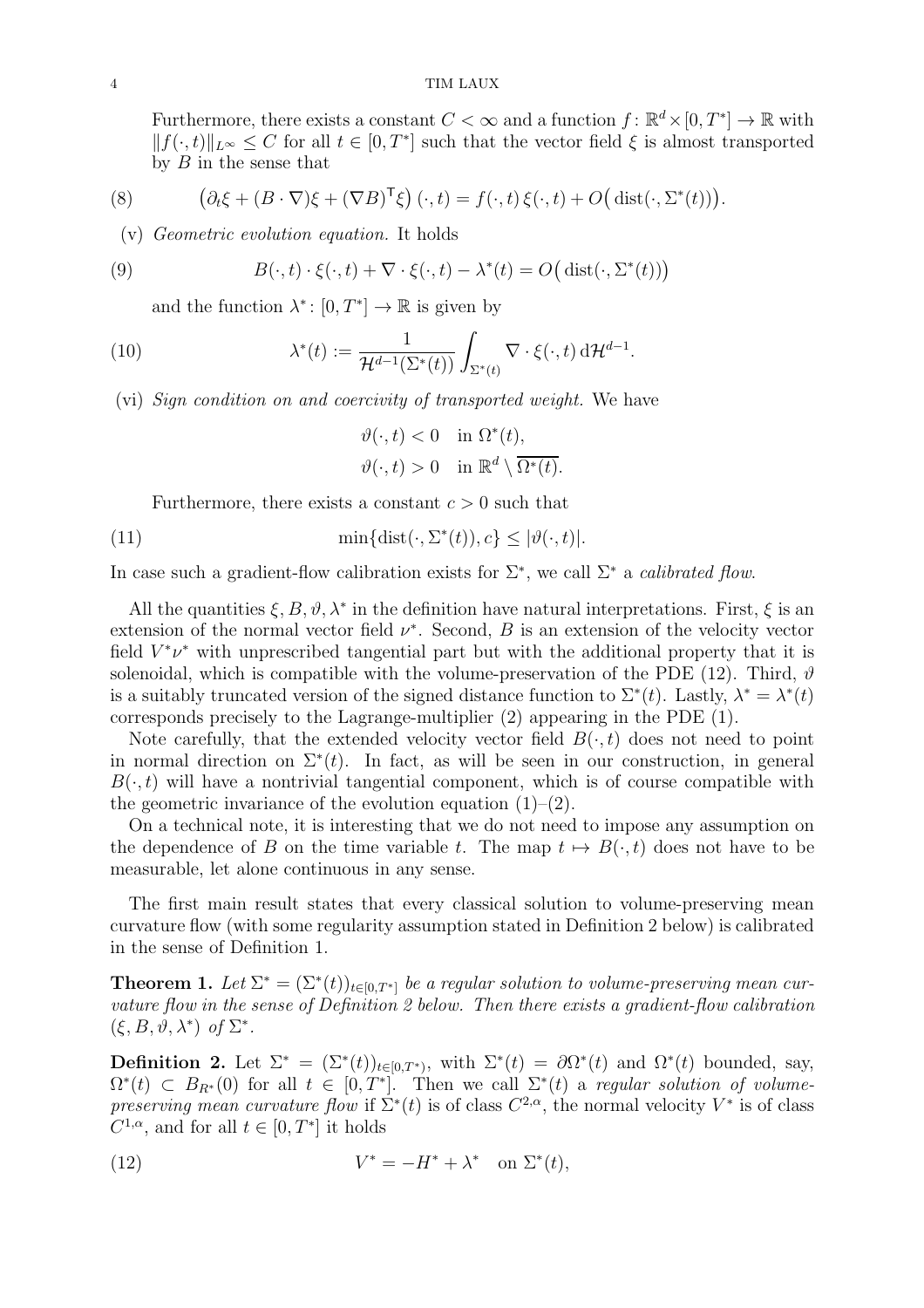where  $\lambda^* = \lambda^*(t)$  is the Lagrange-multiplier corresponding to the volume-constraint  $|\Omega(t)| = |\Omega(0)| =: m^*$ , which is explicitly given by

<span id="page-4-4"></span>(13) 
$$
\lambda^*(t) = \frac{1}{\mathcal{H}^{d-1}(\Sigma^*(t))} \int_{\Sigma^*(t)} H^* d\mathcal{H}^{d-1}.
$$

We now want to state the precise definition of distributional solution to volume-preserving mean curvature flow used in this work. To this end, let us introduce some notation from the theory of functions of bounded variation and sets of finite perimeter. We use the (standard) notation

$$
E[\chi(\cdot,t)] := \int_{\mathbb{R}^d} |\nabla \chi(\cdot,t)| = \sup \left\{ \int_{\mathbb{R}^d} (\nabla \cdot \xi) \chi(\cdot,t) \, \mathrm{d}x \colon \xi \in C^1(\mathbb{R}^d;\mathbb{R}^d), \, |\xi| \le 1 \, \mathrm{in} \, \mathbb{R}^d \right\}
$$

to denote the total mass of the time-slice of the total variation measure  $|\nabla \chi|$ , which corresponds to the perimeter of the set  $\{\chi(\cdot,t) = 1\}$ . Furthermore, we denote the (measure-theoretic) exterior normal to the set of finite perimeter  $\{\chi(\cdot,t) = 1\} \subset \mathbb{R}^d$ by  $\nu(\cdot, t) = -\frac{\nabla \chi(\cdot, t)}{|\nabla \chi(\cdot, t)|}$  $\frac{\nabla \chi(\cdot,t)}{|\nabla \chi(\cdot,t)|}$ , which satisfies  $\nabla \chi(\cdot,t) = -\nu(\cdot,t)|\nabla \chi(\cdot,t)|$ . Now we are in the position to state the definition of distributional solutions.

<span id="page-4-3"></span>**Definition 3.** A measurable function  $\chi: \mathbb{R}^d \times (0,T) \to \{0,1\}$  is called a *distributional solution to volume-preserving mean curvature flow* if there exists a  $|\nabla \chi|$ -measurable function  $V: \mathbb{R}^d \times (0,T) \to \mathbb{R}$  and a measurable function  $\lambda: (0,T) \to \mathbb{R}$  such that the following statements hold.

<span id="page-4-0"></span>(i) *Normal velocity*. For all test functions  $\zeta \in C^1(\mathbb{R}^d \times [0,T))$  and almost every  $T' \in$  $(0, T)$  it holds

(14)  
\n
$$
\int_{\mathbb{R}^d} \zeta(\cdot, T') \chi(\cdot, t) \, dx - \int_{\mathbb{R}^d} \zeta(\cdot, 0) \chi(\cdot, 0) \, dx = \int_{\mathbb{R}^d \times (0, T')} \chi \partial_t \zeta \, dx \, dt + \int_{\mathbb{R}^d \times (0, T')} \zeta V |\nabla \chi|.
$$

<span id="page-4-5"></span><span id="page-4-1"></span>(ii) *Evolution equation*. For all test vector fields  $B \in C^1(\mathbb{R}^d; \mathbb{R}^d)$  and almost every  $t \in (0, T)$  it holds

<span id="page-4-8"></span>(15) 
$$
\int_{\mathbb{R}^d \times \{t\}} (\nabla \cdot B - \nu \cdot \nabla B \nu) |\nabla \chi| = - \int_{\mathbb{R}^d \times \{t\}} (V - \lambda) \nu \cdot B |\nabla \chi|.
$$

<span id="page-4-2"></span>(iii) *Optimal energy dissipation rate.* For almost every  $T' \in (0, T)$  we have

<span id="page-4-6"></span>(16) 
$$
E[\chi(\cdot,T')] + \int_{\mathbb{R}^d \times (0,T')} V^2 |\nabla \chi| dt \leq E[\chi(\cdot,0)].
$$

(iv) *Volume preservation.* For almost every  $t \in (0, T)$ 

<span id="page-4-7"></span>(17) 
$$
\int_{\mathbb{R}^d} \chi(\cdot, t) \, \mathrm{d}x = \int_{\mathbb{R}^d} \chi(\cdot, 0) \, \mathrm{d}x.
$$

(v) Square-integrable Lagrange-multiplier. For any  $T \in (0, T^*)$  there exists a constant  $C_{\lambda}(T) < \infty$  such that

<span id="page-4-9"></span>(18) 
$$
\int_0^T \lambda^2(t) dt \le C_{\lambda}^2(T).
$$

**Remark 1.** Items [\(i\)](#page-4-0)–[\(ii\)](#page-4-1) precisely correspond to the weak formulation in [\[24\]](#page-13-5).

The optimal energy-dissipation rate in Item [\(iii\)](#page-4-2) is the natural rate which is satisfied by any classical solution. We note that such a sharp inequality is at the heart of the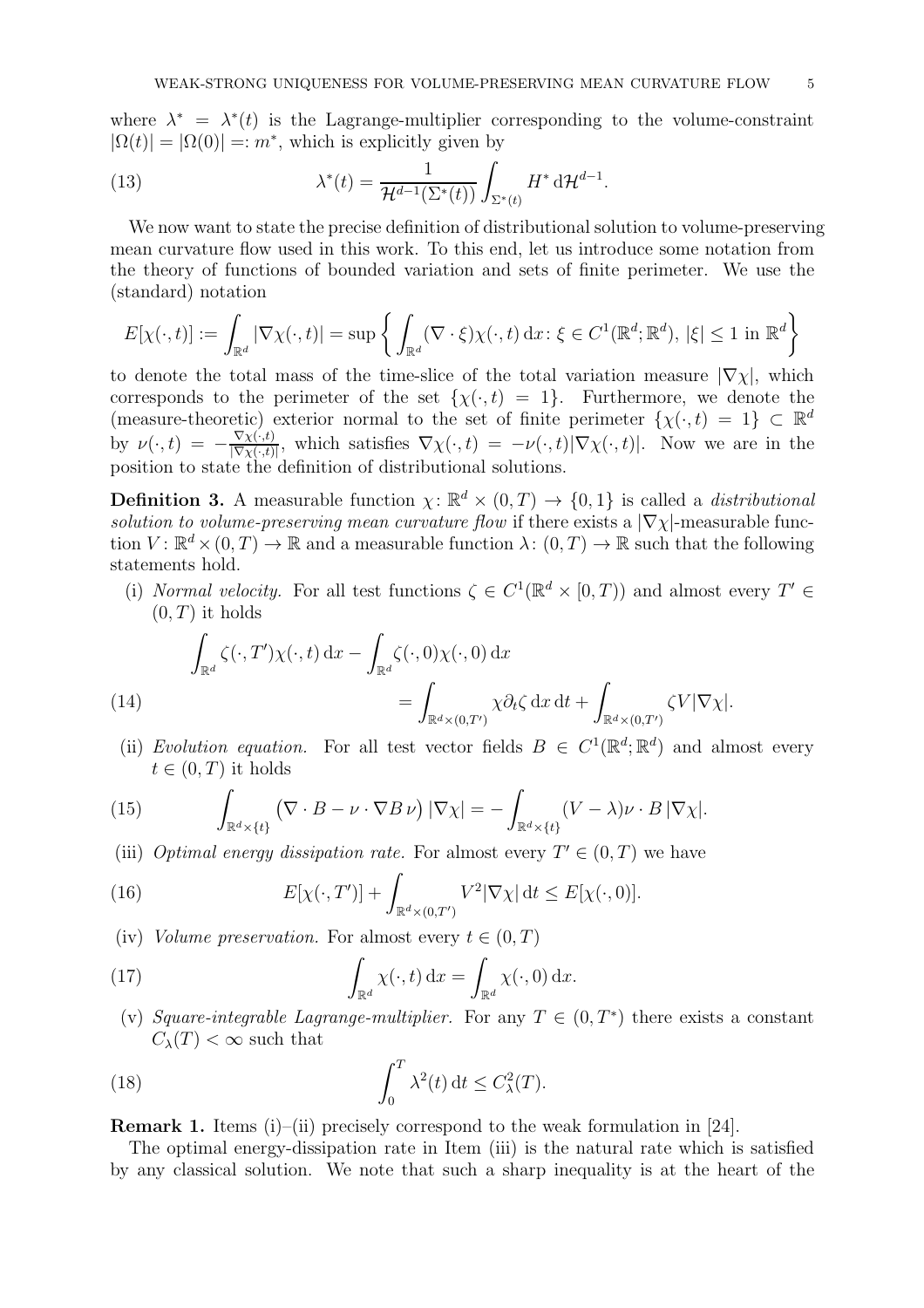definition of gradient flows [\[30,](#page-13-16) [2\]](#page-12-8) and has been verified for vanilla mean curvature flow by Otto and the author [\[22\]](#page-13-17); see also [\[20\]](#page-13-18) for the case of multiple phases.

Finally, for the solutions constructed in  $[24, 23]$  $[24, 23]$ , the  $L^2$ -bound holds with

(19) 
$$
C_{\lambda}^{2}(T) \lesssim (1+T)\Big(1+\big(E(\chi(\cdot,0))\big)^{4}\Big),
$$

which follows immediately from the analogous bounds for the approximation schemes, see [\[24,](#page-13-5) Proposition 1.12] and [\[23,](#page-13-6) Proposition 4.3], respectively.

As in the unconstrained case of vanilla mean curvature flow [\[7,](#page-12-2) [19\]](#page-13-19) we define the relative entropy

<span id="page-5-2"></span>(20)

$$
\mathcal{E}[\chi, \Sigma^*](t) := \int_{\mathbb{R}^d \times \{t\}} (1 - \nu(x, t) \cdot \xi(x, t)) |\nabla \chi| = E[\chi(\cdot, t)] - \int_{\mathbb{R}^d} \chi(x, t) (\nabla \cdot \xi)(x, t) dx
$$

<span id="page-5-3"></span>and the volume error (21)

$$
\mathcal{F}[\chi,\Sigma^*](t) := \int_{\mathbb{R}^d} |\chi(x,t) - \chi_{\Omega^*(t)}(x)| |\vartheta(x,t)| \, dx = \int_{\mathbb{R}^d} (\chi(x,t) - \chi_{\Omega^*(t)}(x)) \vartheta(x,t) \, dx.
$$

Now we are in the position to formulate our second main result, which states that any calibrated flow is unique and stable in the class of distributional solutions to volumepreserving mean curvature flow.

<span id="page-5-0"></span>**Theorem 2.** Let  $\Sigma^* = (\Sigma^*(t))_{t \in [0,T^*]}$  be a calibrated flow according to Definition [1.](#page-2-1) Fur*thermore, let* χ *be a distributional solution of volume-preserving mean curvature flow in the sense of Definition* [3.](#page-4-3) Then, the relative entropy  $\mathcal{E}(t)$  and the volume error  $\mathcal{F}(t)$  *given in* [\(20\)](#page-5-2) *and* [\(21\)](#page-5-3)*, respectively, satisfy*

$$
(22)
$$

$$
\mathcal{E}[\chi,\Sigma^*](t)+\mathcal{F}[\chi,\Sigma^*](t)\leq e^{C\sqrt{T}(1+C_\lambda(T))}\big(\mathcal{E}[\chi,\Sigma^*](0)+\mathcal{F}[\chi,\Sigma^*](0)\big) \quad \text{for a.e. } t\in(0,T^*).
$$

*In particular, if*  $\chi(x,0) = \chi_{\Omega_0}(x)$  *for a.e.*  $x \in \mathbb{R}^d$ , *then* 

<span id="page-5-4"></span>(23) 
$$
\chi(x,t) = \chi_{\Omega^*(t)}(x) \quad \text{for a.e. } (x,t) \in \mathbb{R}^d \times (0,T^*).
$$

Clearly, Theorems [1](#page-3-0) and [2](#page-5-0) imply the weak-strong uniqueness of solutions to volumepreserving mean curvature flow.

Corollary 1. *As long as a strong solution to volume-preserving mean curvature flow according to Definition [2](#page-3-2) exists, any weak solution in the sense of Definition [3](#page-4-3) with the same initial conditions has to agree with it.*

## <span id="page-5-1"></span>3. Construction of gradient-flow calibration for volume-preserving mean curvature flow

The main purpose of this section is to prove Theorem [1.](#page-3-0) Before proving this general result, it is worth mentioning the following basic example of the round sphere, for which the construction of the gradient-flow calibration is straight-forward.

**Example 1.** Let  $\Omega^*(0) = B_R$  be a ball. Then the volume-preserving mean curvature flow starting from  $\Omega^*(0)$  is static:  $\Omega^*(t) = B_R$ . Then one simply defines  $\xi(x,t) := \xi(x) =$  $\zeta(|x| - R) \frac{x}{|x|}$  $\frac{x}{|x|}$  and  $\vartheta(x,t) := \vartheta(x) = \zeta(|x| - R)(|x| - R)$ , where  $\zeta$  is a cut-off around 0 and  $\tau$  is a smooth truncation of the identity. (These functions will be discussed in more detail in the following proof for the general case.) Furthermore, we set  $B(x,t) := 0$  and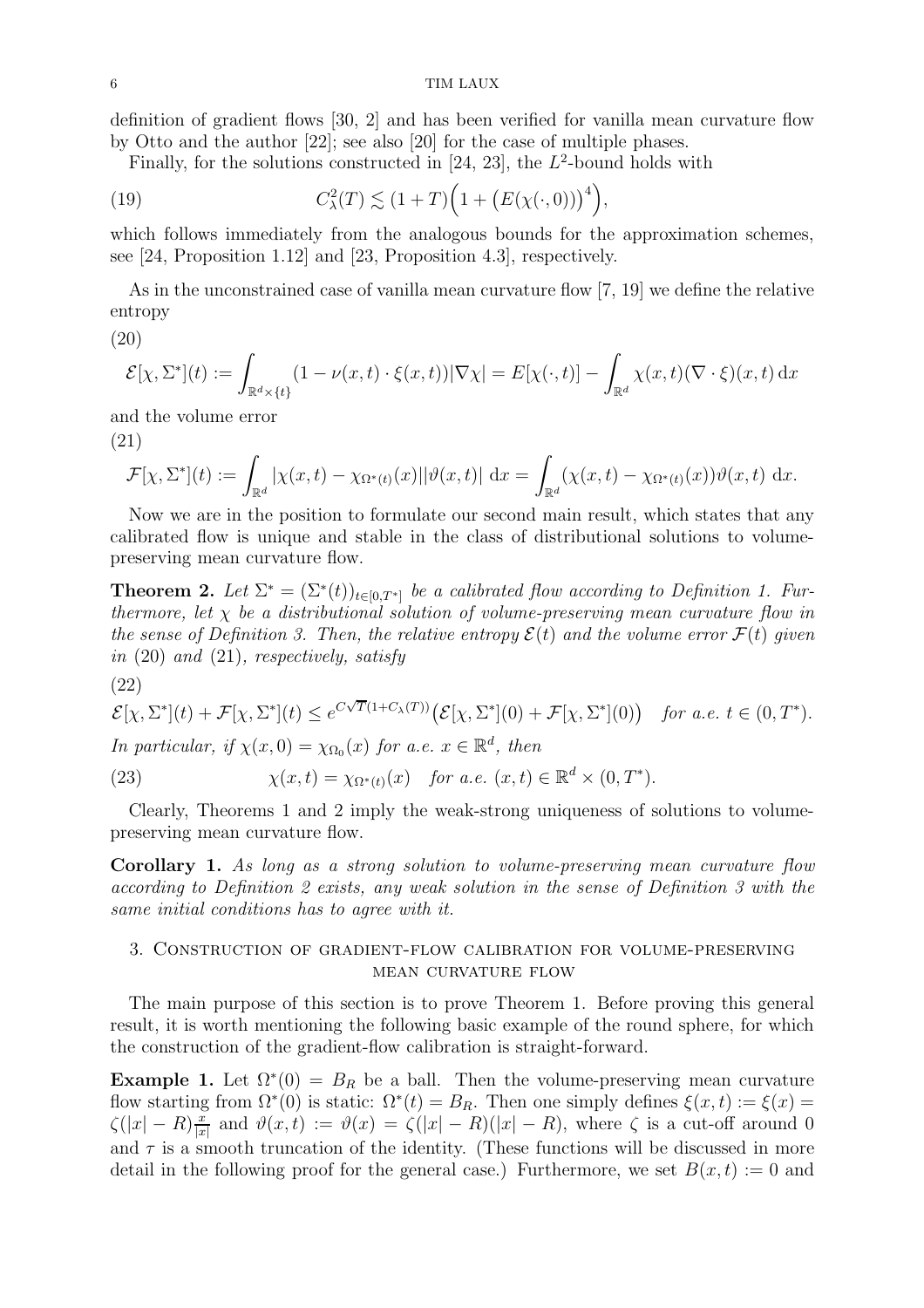$\lambda^*(t) := \frac{d-1}{R}$ . It is now straight-forward to see that  $(\xi, B, \lambda^*)$  is a gradient flow calibration for  $\Sigma^*(t) = \partial \Omega^*(t)$ .

The same reasoning also applies to a finite union of balls by making the localization scale in the functions  $\zeta$  and  $\tau$  sufficiently small.

In the general case, the construction of  $B$  is slightly more involved, and this is the heart of the matter. Since the divergence-constraint [\(3\)](#page-2-2) is underdetermined, it is rather natural to make the ansatz  $B = \nabla \varphi$  for some potential  $\varphi \colon \mathbb{R}^d \times [0, T^*] \to \mathbb{R}$ .

As a first (overoptimistic) idea, one could hope to find an extension such that in fact  $\nabla \cdot B(\cdot,t) = 0$  in all of  $\mathbb{R}^d$ . This would imply that  $\varphi(\cdot,t)$  would solve the following Neumann–Laplace problem

(24) 
$$
\begin{cases} \Delta \varphi(\cdot, t) = 0 & \text{in } \mathbb{R}^d \setminus \Sigma^*(t), \\ \nu^*(\cdot, t) \cdot \nabla \varphi(\cdot, t) = V^*(\cdot, t) & \text{on } \Sigma^*(t). \end{cases}
$$

However, it turns out that this is not compatible with the regularity requirements. It is not even clear that the tangential component of  $B(\cdot, t)$  would be continuous across the interface  $\Sigma^*(t)$ 

Therefore, we will construct an extension  $B(\cdot, t)$  which is be solenoidal only *inside*  $\Sigma^*(t)$ , which then implies the slightly stronger statement  $\nabla \cdot B(\cdot, t) = O(dist(\cdot, \Omega^*(t)))$ .

*Proof of Theorem [1.](#page-3-0)* By the assumed regularity of  $\Sigma^*$ , there exists  $\delta = \delta(\Sigma^*) > 0$  such that for all t, the signed distance function  $s(\cdot, t)$  has the same regularity as  $\Sigma^*$  in the tubular neighborhood  $\mathcal{U}_{\delta} = \{(x, t) \in \mathbb{R}^d \times [0, T^*]: |s(x, t)| < \delta\}$  of  $\Sigma^*$ , see for example Ambrosio's beautiful contribution [\[1\]](#page-12-9) or the author's lecture notes [\[19\]](#page-13-19). Here and throughout we use the sign convention  $s(\cdot, t) < 0$  in  $\Omega^*(t)$  so that  $\nabla s(\cdot, t) = \nu^*(\cdot, t)$  on  $\Sigma^*(t)$ . We denote the timeslice of the neighborhood  $\mathcal{U}_{\delta}$  by  $\mathcal{U}_{\delta}(t) := \{x \in \mathbb{R}^d : |s(x, t)| < \delta\}, t \in [0, T^*].$ 

*Step 1: Construction.* The ansatz for the extension of the normal vector field and the weight function are the ad-hoc constructions

$$
\xi(x,t) := \zeta(s(x,t))\nabla s(x,t) \quad \text{and} \quad \vartheta(x,t) := \tau(s(x,t))s(x,t),
$$

where  $\zeta$  is a smooth cutoff function satisfying  $\zeta(0) = 1$  and  $\zeta(z) = 0$  for  $|z| \ge \delta$ , and  $\tau$  is a smooth and non-decreasing truncation of the identity with  $\tau(z) = z$  for  $|z| \leq \frac{\delta}{2}$ and  $\tau(z) = \text{sign}(z)$  for  $|z| \ge \delta$ . The parameter  $\lambda^*$  is exactly given by its namesake, the Lagrange-multiplier given in [\(13\)](#page-4-4).

The construction of B is slightly more involved. We fix  $t \in [0, T^*]$  and let  $\varphi$  solve the following Neumann–Laplace problem

<span id="page-6-0"></span>(25) 
$$
\Delta \varphi = 0 \qquad \text{in } \Omega^*(t),
$$

<span id="page-6-1"></span>(26) 
$$
\nu^* \cdot \nabla \varphi = V^* \qquad \text{on } \Sigma^*(t).
$$

The existence of this potential  $\varphi$  with  $\int_{\Omega^*(t)} \varphi \, dx = 0$  follows from elementary elliptic theory thanks to the compatibility of the boundary datum with the vanishing right-hand side:

$$
\int_{\Sigma^*(t)} V^*(\cdot, t) d\mathcal{H}^{d-1} = \frac{d}{dt} |\Omega^*(t)| = 0.
$$

By Schauder boundary regularity theory for the Neumann problem, see [\[25,](#page-13-20) Theorem 95], we have

<span id="page-6-2"></span>(27) 
$$
\|\varphi\|_{C^{2,\alpha}(\overline{\Omega^*(t)})} \leq C(\Omega^*(t))\|V^*\|_{C^{1,\alpha}(\partial\Omega^*(t))} \leq C(\Sigma^*(t)).
$$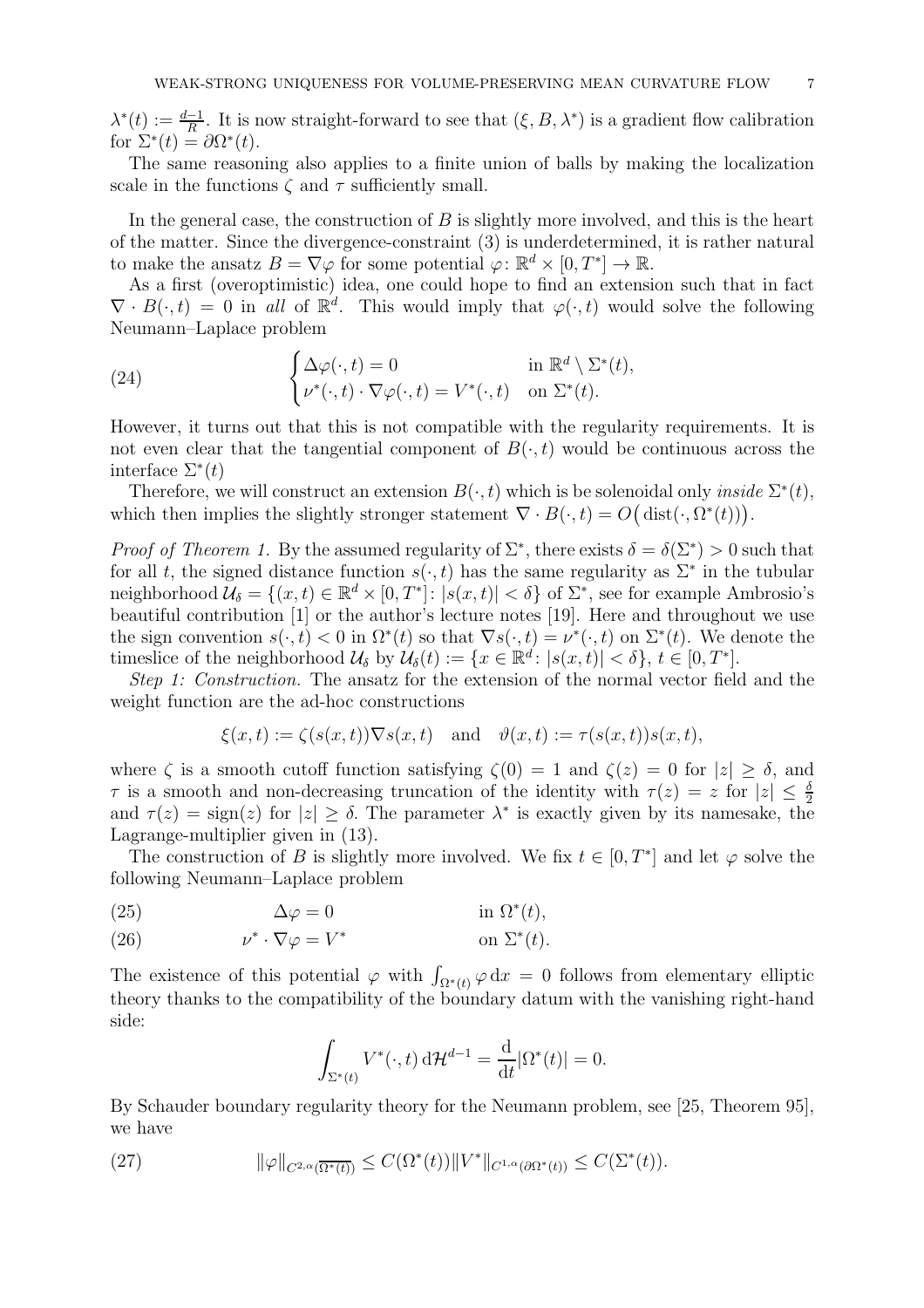Now we extend  $\varphi$  using a standard extension theorem, e.g., [\[11,](#page-12-10) Lemma 6.37], to a function  $\overline{\varphi} \in C^{2,\alpha}(\mathbb{R}^d)$  with the same regularity such that  $\overline{\varphi} = \varphi$  in  $\overline{\Omega^*(t)}$ ,  $\overline{\varphi} = 0$  in  $\mathbb{R}^d \setminus B_{2R^*}(0)$ . Then we set

$$
B(\cdot,t):=\nabla\bar{\varphi}.
$$

*Step 2: Verification of all properties in Definition [1.](#page-2-1)* Now we want to verify that the tuple  $(\xi, B, \vartheta, \lambda^*)$  is a gradient-flow calibration according to Definition [1.](#page-2-1)

The regularity in Item [\(i\)](#page-2-3) directly follows from the construction in *Step 1*. The PDE [\(25\)](#page-6-0) guarantees  $\nabla \cdot B(\cdot, t) = 0$  in  $\Omega^*(t)$ , and by the regularity of  $\overline{\varphi}$ , we have the bound

(28) 
$$
\nabla \cdot B(\cdot, t) = O\big(\operatorname{dist}(\cdot, \Omega^*(t))\big),
$$

which in particular implies Item [\(ii\)](#page-2-4). Item [\(iii\)](#page-2-5) follows directly from the construction of ξ. The evolution equation [\(9\)](#page-3-3) in Item [\(v\)](#page-3-4) is also built into the construction of B, namely through the boundary condition [\(26\)](#page-6-1). This guarantees that on  $\Sigma^*(t)$ , [\(9\)](#page-3-3) simply reduces to [\(12\)](#page-3-1). By the Lipschitz continuity of all functions appearing on the left-hand side of [\(9\)](#page-3-3), this implies the validity of [\(9\)](#page-3-3). Item [\(vi\)](#page-3-5) follows directly from the construction of  $\vartheta$ .

Now we turn to the transport equations in Item [\(iv\)](#page-2-6). Next to  $B(\cdot,t)$ , we will also work with the trivial extension of  $B(\cdot, t)$  to the neighborhood  $\mathcal{U}_{\delta}(t)$  which we denote by  $\bar{B}(\cdot, t) := B(\cdot, t) \circ P_{\Sigma^*(t)}$ . We start with the derivation of [\(6\)](#page-2-7). Since  $\vartheta$  is a function of the signed distance function to  $\Sigma^*(t)$ , it holds

$$
\partial_t \vartheta + (\bar{B} \cdot \nabla) \vartheta = 0 \quad \text{in } \mathcal{U}_{\delta}(t),
$$

cf. [\[1,](#page-12-9) [19\]](#page-13-19), and hence

$$
\partial_t \vartheta + (B \cdot \nabla) \vartheta = (B - \bar{B}) \cdot \nabla \vartheta \quad \text{in } \mathcal{U}_{\delta}(t)
$$

and the assertion follows from the Lipschitz continuity of the functions  $B$  and  $\vartheta$ . To justify the higher-order accuracy in the transport equation [\(7\)](#page-2-8) for the lenght of  $\xi$ , we write

<span id="page-7-0"></span>(29) 
$$
(\partial_t + (B \cdot \nabla)) |\xi|^2 = (\partial_t + (\bar{B} \cdot \nabla)) (\zeta^2 \circ s) + (B - \bar{B}) \cdot \nabla (\zeta^2 \circ s).
$$

The first term vanishes exactly in the neighborhood  $\mathcal{U}_{\delta}(t)$  of  $\Sigma^{*}(t)$ . For the second one, we use the Lipschitz estimate  $|B - \bar{B}| \leq C|s|$  and compute  $|\nabla(\zeta^2 \circ s)| = 2(\zeta \circ s)|\zeta' \circ s||\nabla s| \leq$ C|s|, where we have used  $\zeta'(0) = 0$  and the regularity of all functions involved in the last step. Hence the right-hand side of  $(29)$  is indeed  $O(s^2)$ . The approximate transport equation for  $\xi$  follows similarly: We compute

$$
\partial_t \xi + (B \cdot \nabla)\xi + (\nabla B)^{\mathsf{T}} \xi = \Big( \big( \partial_t + (B \cdot \nabla) \big) (\zeta \circ s) \Big) \nabla s + (\zeta \circ s) \big( \partial_t \nabla s + (B \cdot \nabla) \nabla s + (\nabla B)^{\mathsf{T}} \nabla s \big).
$$

Arguing as before, the first right-hand side term is  $O(s)$ . For the second term, next to  $\bar{B}$ , we also need to smuggle in  $\nabla \bar{B}$ , which will produce the leading term  $f \xi$  on the right-hand side of [\(8\)](#page-3-6). In  $\mathcal{U}_{\delta}(t) \supset \text{supp}(\zeta \circ s)$ , we have

$$
(\partial_t \nabla s + (B \cdot \nabla) \nabla s + (\nabla B)^{\mathsf{T}} \nabla s) = (\partial_t \nabla s + (\bar{B} \cdot \nabla) \nabla s + (\nabla \bar{B})^{\mathsf{T}} \nabla s) + (B - \bar{B}) \cdot \nabla^2 s + (\nabla B - \nabla \bar{B})^{\mathsf{T}} \nabla s.
$$

The first right-hand side term vanishes identically in  $\mathcal{U}_{\delta}(t)$ . The second term is  $O(s)$ , while the last term satisfies

$$
(\nabla B - \nabla \bar{B})^{\mathsf{T}} \nabla s = (\nabla B - (\nabla B \circ P_{\Sigma^*}) \nabla P_{\Sigma^*})^{\mathsf{T}} \nabla s
$$
  
=  $(\nabla B - \nabla B \circ P_{\Sigma^*})^{\mathsf{T}} \nabla s + (I_d - \nabla P_{\Sigma^*}) (\nabla B \circ P_{\Sigma^*})^{\mathsf{T}} \nabla s.$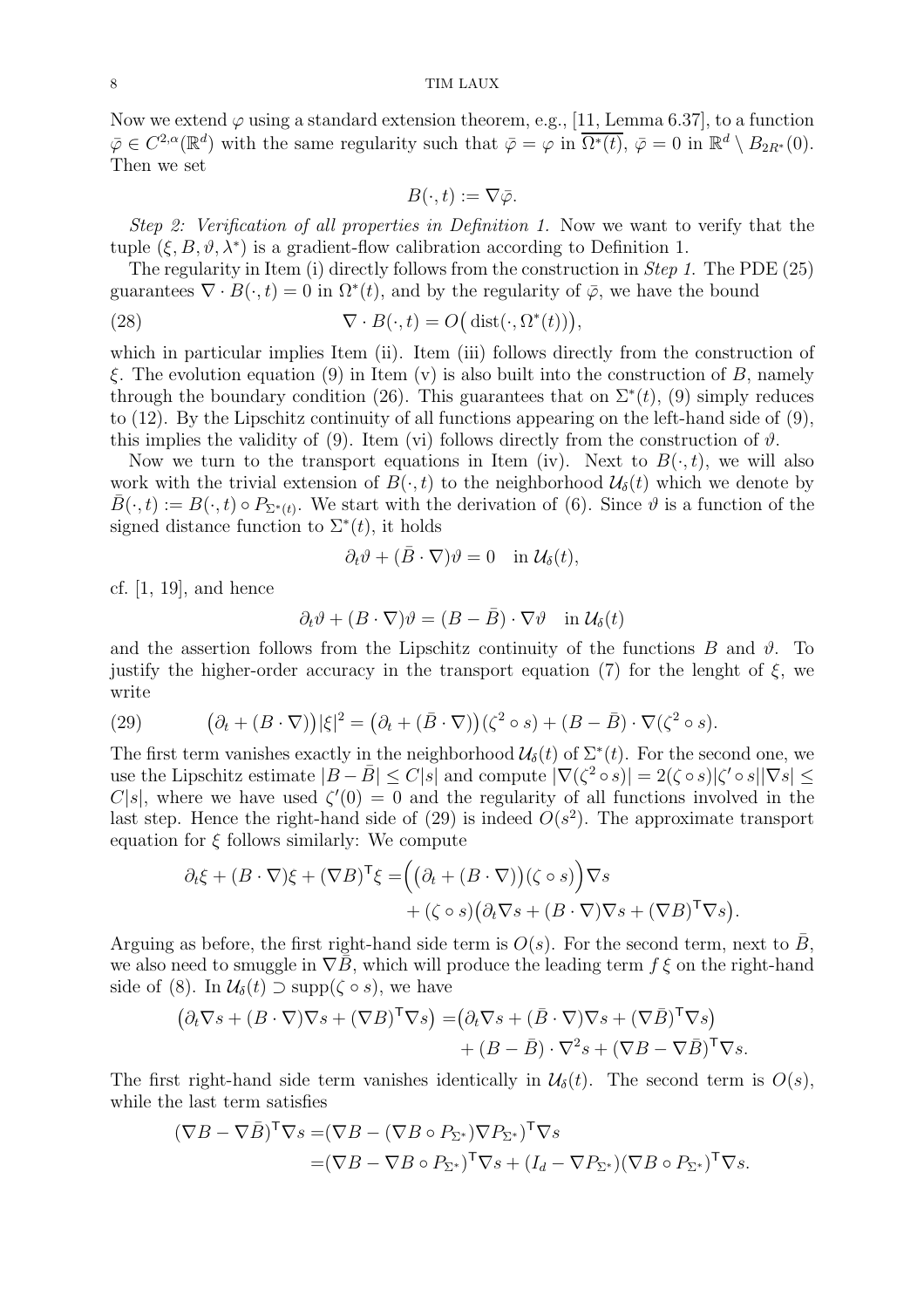The first-right hand side term is  $O(s)$  since  $\nabla B$  is Lipschitz. Furthermore, since  $\nabla P_{\Sigma^*} =$  $I_d - \nabla s \otimes \nabla s$ , the second term is of the form

$$
\nabla s \otimes \nabla s (\nabla B \circ P_{\Sigma^*})^{\mathsf{T}} \nabla s = (\nabla s \cdot (\nabla B \circ P_{\Sigma^*})^{\mathsf{T}} \nabla s) \nabla s.
$$

Recalling that the whole error term was multiplied by  $\zeta \circ s$ , we obtain the approxi-mate transport equation [\(8\)](#page-3-6) with  $f := \mathbf{1}_{\mathcal{U}_{\delta}(t)} \nabla s \cdot (\nabla B \circ P_{\Sigma^*}) \nabla s$ . Note that [\(27\)](#page-6-2) implies  $|| f(\cdot, t) ||_{L^{\infty}(\mathbb{R}^d)} \leq C(\Sigma^*)$ . This concludes the proof of Theorem 1.  $||f(\cdot, t)||_{L^{\infty}(\mathbb{R}^d)} \leq C(\Sigma^*)$ . This concludes the proof of Theorem [1.](#page-3-0)

#### <span id="page-8-0"></span>4. Relative entropy inequality and weak-strong uniqueness principle

The main purpose of this section is the proof of the relative entropy inequality in Theorem [2.](#page-5-0) Let us first collect the basic coercivity properties of the relative entropy functional.

Lemma 1. *The relative entropy* E *defined in* [\(20\)](#page-5-2) *satisfies*

<span id="page-8-1"></span>(30) 
$$
\int_{\mathbb{R}^d \times \{t\}} \frac{1}{2} |\nu - \xi|^2 |\nabla \chi| \leq \mathcal{E}[\chi, \Sigma^*](t),
$$

<span id="page-8-2"></span>(31) 
$$
\int_{\mathbb{R}^d \times \{t\}} \vartheta^2 |\nabla \chi| \lesssim \mathcal{E}[\chi, \Sigma^*](t).
$$

*Proof.* We use the trivial identity  $2(1 - \xi \cdot \nu) = |\nu|^2 + |\xi|^2 - 2\xi \cdot \nu + (1 - |\xi|^2) = |\nu - \nu|^2$  $|\xi|^2 + (1 + |\xi|)(1 - |\xi|)$ . Since both terms on the right are non-negative (cf. [\(5\)](#page-2-9)), the first estimate [\(30\)](#page-8-1) then follows directly from the definition [\(20\)](#page-5-2), and the second estimate [\(31\)](#page-8-2) follows from the quantitative shortness condition [\(5\)](#page-2-9) and the Lipschitz continuity of the weight function  $\vartheta$ .

Now we give the proof of Theorem [2,](#page-5-0) which partly follows the weak-strong uniqueness proof in the unconstrained case of vanilla mean curvature flow [\[7\]](#page-12-2). To be self-contained, we carry out the full proof here. Special attention will be given to the additional difficulties arising in our case with the volume-constraint.

*Proof of Theorem [2.](#page-5-0)* For notational convenience, we will suppress the dependence of the functionals on  $\chi$  and  $\Sigma^*$  and write  $\mathcal{E}(t) := \mathcal{E}[\chi, \Sigma^*](t)$  and  $\mathcal{F}(t) := \mathcal{F}[\chi, \Sigma^*](t)$ .

*Step 1: First manipulations of relative entropy and bulk error.* For almost every  $T \in$  $(0, T^*)$ , using the definition [\(14\)](#page-4-5) of V with  $\zeta = \nabla \cdot \xi$ , we may compute

$$
\mathcal{E}(T) - \mathcal{E}(0) = E[\chi(\cdot, T)] - E[\chi(\cdot, 0)] + \int_{\mathbb{R}^d \times (0,T)} \left( -V(\nabla \cdot \xi) - \partial_t \xi \cdot \nu \right) |\nabla \chi|.
$$

Using the optimal energy-dissipation relation  $(16)$  and the fact that  $\int$  $\int_{\mathbb{R}^d \times (0,T)} V |\nabla \chi| = 0$ (which follows from [\(14\)](#page-4-5) with  $\zeta = 1$  together with [\(17\)](#page-4-7)) to smuggle in the constant  $\lambda^* = \lambda^*(t)$ , we obtain

(32) 
$$
\mathcal{E}(T) - \mathcal{E}(0) \leq \int_{\mathbb{R}^d \times (0,T)} \left( -V^2 - V(\nabla \cdot \xi - \lambda^*) - \partial_t \xi \cdot \nu \right) |\nabla \chi| dt.
$$

We denote the "(negative) dissipation functional" on the right by

$$
\mathcal{D}(t) := \int_{\mathbb{R}^d \times \{t\}} \left( -V^2 - V(\nabla \cdot \xi - \lambda^*) - \partial_t \xi \cdot \nu \right) |\nabla \chi|,
$$

so that we have

$$
\mathcal{E}(T) - \mathcal{E}(0) \le \int_0^T \mathcal{D}(t) dt.
$$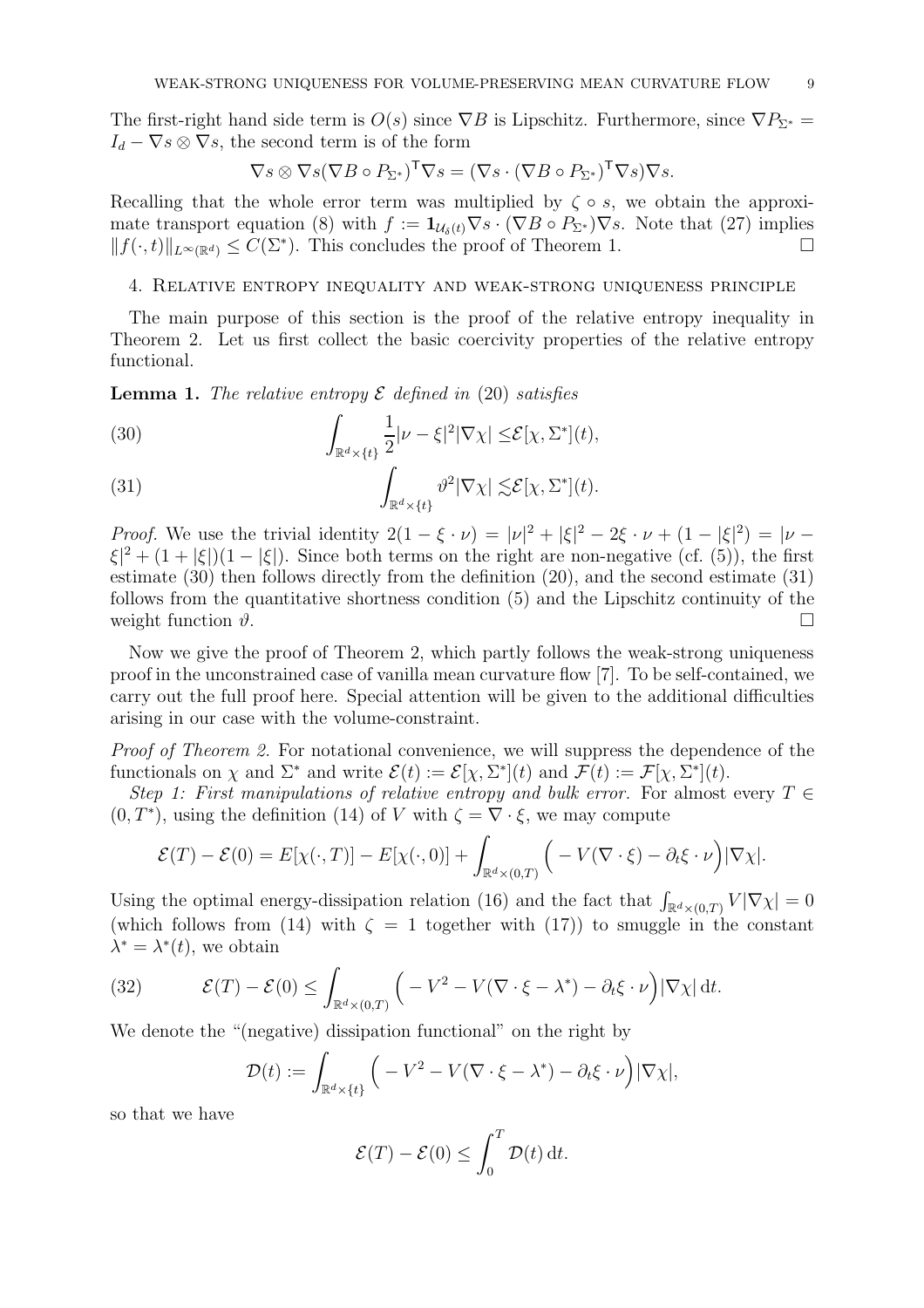For the bulk error  $\mathcal{F}(t)$  defined in [\(21\)](#page-5-3), using the definition [\(14\)](#page-4-5) of the normal velocity V and the fact that  $\vartheta = 0$  on  $\Sigma^*$ , we may compute for almost every  $T \in (0, T^*)$ 

$$
\mathcal{F}(T) - \mathcal{F}(0) = \int_{\mathbb{R}^d \times (0,T)} \partial_t \vartheta(\chi - \chi_{\Omega^*}) \, dx \, dt + \int_{\mathbb{R}^d \times (0,T)} \vartheta V |\nabla \chi| \, dt.
$$

In analogy to the previous discussion for  $\mathcal{E}(t)$ , we denote the integrand on the right-hand side by

$$
\widetilde{\mathcal{D}}(t):=\int_{\mathbb{R}^d\times\{t\}}\partial_t\vartheta(\chi-\chi_{\Omega^*})\,\mathrm{d} x+\int_{\mathbb{R}^d\times\{t\}}\vartheta V|\nabla\chi|.
$$

*Step 2: Dissipation estimates. We claim that there exists a null set*  $\mathcal{N} \subset (0, T^*)$  *and a constant*  $C = C(d, T^*, \Sigma^*) < \infty$  *such that for all*  $t \in (0, T^*) \setminus \mathcal{N}$  *we have the estimates* 

<span id="page-9-0"></span>(33) 
$$
\mathcal{D}(t) + \frac{1}{2} \int_{\mathbb{R}^d \times \{t\}} \left| V\nu - (B \cdot \xi)\xi \right|^2 |\nabla \chi| \leq C(1 + |\lambda(t)|)(\mathcal{E}(t) + \mathcal{F}(t))
$$

*and*

<span id="page-9-1"></span>(34) 
$$
\widetilde{D}(t) \leq C(\mathcal{E}(t) + \mathcal{F}(t)) + \frac{1}{2} \int_{\mathbb{R}^d \times \{t\}} \left| V\nu - (B \cdot \xi)\xi \right|^2 |\nabla \chi|.
$$

We fix  $t \in (0,T^*)\setminus \mathcal{N}$ , where the null set  $\mathcal N$  is such that [\(15\)](#page-4-8) holds for all  $t \in (0,T^*)\setminus \mathcal{N}$ . To ease notation, we omit the domain of integration  $\mathbb{R}^d \times \{t\}$  in the following derivation of [\(33\)](#page-9-0) and [\(34\)](#page-9-1).

Testing the weak form  $(15)$  of the evolution equation with the vector field B from the gradient-flow calibration, we may rewrite  $\mathcal{D}(t)$  as

$$
\mathcal{D}(t) = \int \left( -V^2 - V(\nabla \cdot \xi - \lambda^*) + (V - \lambda)\nu \cdot B + \nabla \cdot B - \nu \cdot \nabla B \nu - \partial_t \xi \cdot \nu \right) |\nabla \chi|.
$$

After first decomposing the vector field  $B$  into its "normal" and "tangential" components  $B = (B \cdot \xi)\xi + (I_d - \xi \otimes \xi)B$ , then completing the two squares (involving V and Vv, respectively), and adding zero to make the transport term  $\partial_t \xi + (B \cdot \nabla) \xi + (\nabla B)^T \xi$ appear in the last integral, we arrive at

$$
\mathcal{D}(t) + \frac{1}{2} \int (V + \nabla \cdot \xi - \lambda^*)^2 |\nabla \chi| + \frac{1}{2} \int |V\nu - (B \cdot \xi)\xi|^2 |\nabla \chi|
$$
  
\n
$$
\leq \int \frac{1}{2} ((\nabla \cdot \xi - \lambda^*)^2 + (B \cdot \xi)^2 |\xi|^2) |\nabla \chi| + \int (V\nu \cdot (I_d - \xi \otimes \xi) B - \lambda \nu \cdot B) |\nabla \chi|
$$
  
\n
$$
+ \int (\nabla \cdot B - \nu \cdot \nabla B \nu + \nu \cdot (B \cdot \nabla) \xi + \xi \cdot (\nu \cdot \nabla) B) |\nabla \chi|
$$
  
\n
$$
- \int \nu \cdot (\partial_t \xi + (B \cdot \nabla) \xi + (\nabla B)^T \xi) |\nabla \chi|.
$$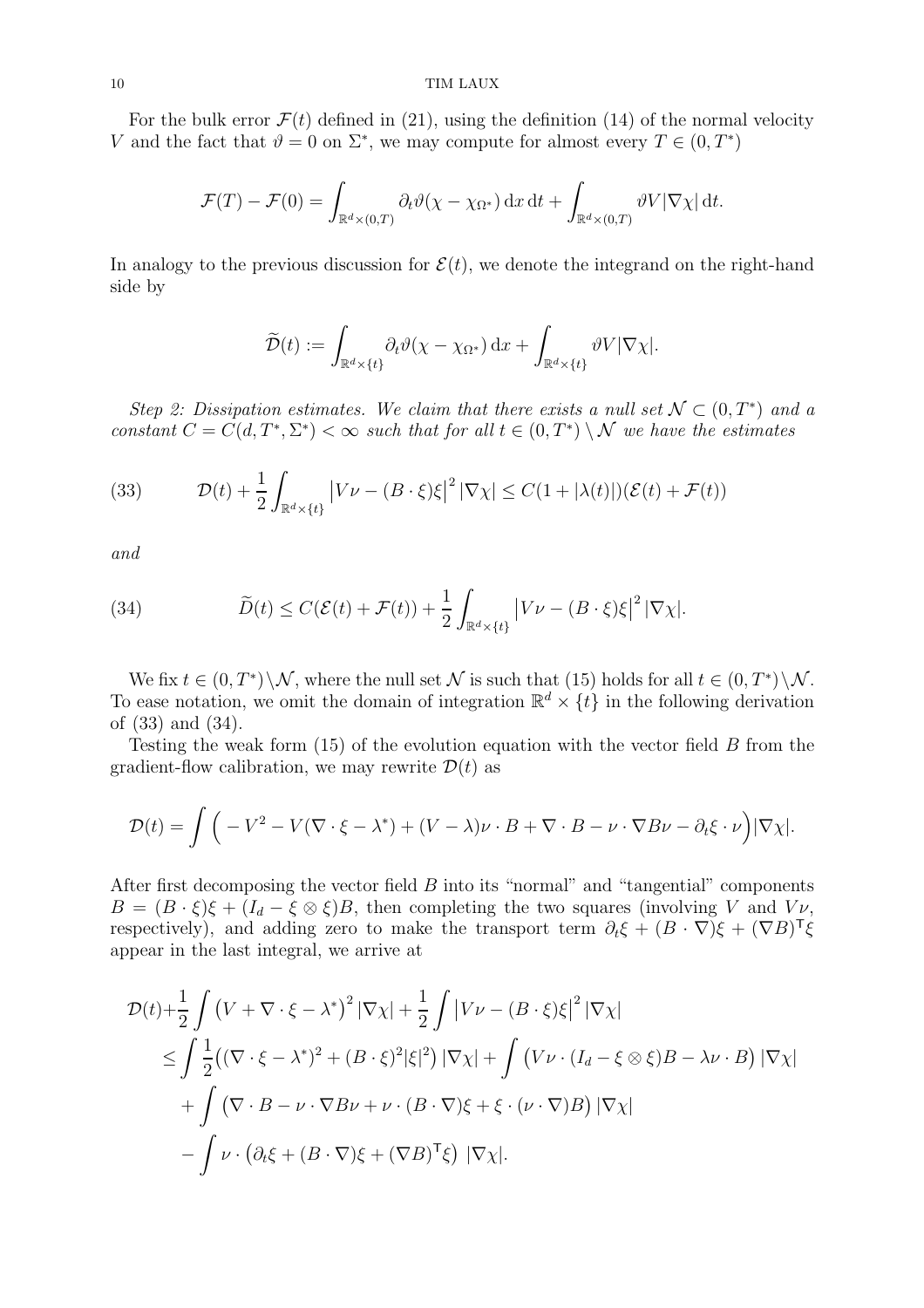Now we complete another square, use  $-\nu \otimes \nu + \xi \otimes \nu = -(\nu - \xi) \otimes (\nu - \xi) - \xi \otimes \nu + \xi \otimes \xi$ , and also manipulate the last term to express the right-hand side as

$$
\int \frac{1}{2} (\nabla \cdot \xi - \lambda^* + B \cdot \xi)^2 |\nabla \chi| + \frac{1}{2} \int (|\xi|^2 - 1)(B \cdot \xi)^2 |\nabla \chi| - \int (\nabla \cdot \xi - \lambda^*) B \cdot \xi |\nabla \chi| \n+ \int (V \nu \cdot (I_d - \xi \otimes \xi) B - \lambda \nu \cdot B) |\nabla \chi| \n+ \int (\nabla \cdot B)(1 - \xi \cdot \nu) |\nabla \chi| + \int (\nabla \cdot B)\xi \cdot \nu |\nabla \chi| - \int (\nu - \xi) \cdot \nabla B(\nu - \xi) |\nabla \chi| \n- \int \nu \cdot (\xi \cdot \nabla) B |\nabla \chi| + \int \nu \cdot (B \cdot \nabla) \xi |\nabla \chi| \n- \int (\nu - \xi) \cdot (\partial_t \xi + (B \cdot \nabla) \xi + (\nabla B)^T \xi) |\nabla \chi| \n(35) \n- \int \xi \cdot (\partial_t \xi + (B \cdot \nabla) \xi) |\nabla \chi|.
$$

<span id="page-10-0"></span>By symmetry and Gauss' theorem

$$
0 = \int \chi \nabla \cdot (\nabla \cdot (B \otimes \xi - \xi \otimes B)) dx = \int \nu \cdot (\nabla \cdot (B \otimes \xi - \xi \otimes B)) |\nabla \chi|.
$$

Expanding the divergence in the last integral, we may use this symmetry to replace three of the terms in [\(35\)](#page-10-0) by the single term  $(\nabla \cdot \xi)B \cdot \nu$  to write (35) as

$$
\int \frac{1}{2} (\nabla \cdot \xi - \lambda^* + B \cdot \xi)^2 |\nabla \chi| + \frac{1}{2} \int (|\xi|^2 - 1)(B \cdot \xi)^2 |\nabla \chi| - \int (\nabla \cdot \xi - \lambda^*) B \cdot \xi |\nabla \chi|
$$
  
+ 
$$
\int (\nabla \cdot \xi - \lambda) B \cdot \nu |\nabla \chi| + \int V \nu \cdot (I_d - \xi \otimes \xi) B |\nabla \chi|
$$
  
+ 
$$
\int (\nabla \cdot B)(1 - \xi \cdot \nu) |\nabla \chi| - \int (\nu - \xi) \cdot \nabla B(\nu - \xi) |\nabla \chi|
$$
  
- 
$$
\int (\nu - \xi) \cdot (\partial_t \xi + (B \cdot \nabla) \xi + (\nabla B)^T \xi) |\nabla \chi|
$$
  
- 
$$
\frac{1}{2} \int (\partial_t |\xi|^2 + (B \cdot \nabla) |\xi|^2) |\nabla \chi|.
$$

Finally, combining the third to fifth terms of the last display and using  $B \cdot (\nu - \xi) - \nu$ .  $(I_d - \xi \otimes \xi)B = (\nu \cdot \xi - 1)(B \cdot \xi)$ , we obtain in total

$$
\mathcal{D}(t) + \frac{1}{2} \int (V + \nabla \cdot \xi - \lambda^*)^2 |\nabla \chi| + \frac{1}{2} \int |V\nu - (B \cdot \xi)\xi|^2 |\nabla \chi|
$$
  
\n
$$
\leq \int \frac{1}{2} (\nabla \cdot \xi - \lambda^* + B \cdot \xi)^2 |\nabla \chi| + \frac{1}{2} \int (|\xi|^2 - 1)(B \cdot \xi)^2 |\nabla \chi|
$$
  
\n
$$
- \int (\nabla \cdot \xi - \lambda^*)(1 - \xi \cdot \nu) B \cdot \xi |\nabla \chi| + \int (\lambda^* - \lambda) B \cdot \nu |\nabla \chi|
$$
  
\n
$$
+ \int (V + \nabla \cdot \xi - \lambda^*) \nu \cdot (I_d - \xi \otimes \xi) B |\nabla \chi|
$$
  
\n
$$
+ \int (\nabla \cdot B)(1 - \xi \cdot \nu) |\nabla \chi| - \int (\nu - \xi) \cdot \nabla B(\nu - \xi) |\nabla \chi|
$$
  
\n
$$
- \int (\nu - \xi) \cdot (\partial_t \xi + (B \cdot \nabla)\xi + (\nabla B)^T \xi) |\nabla \chi|
$$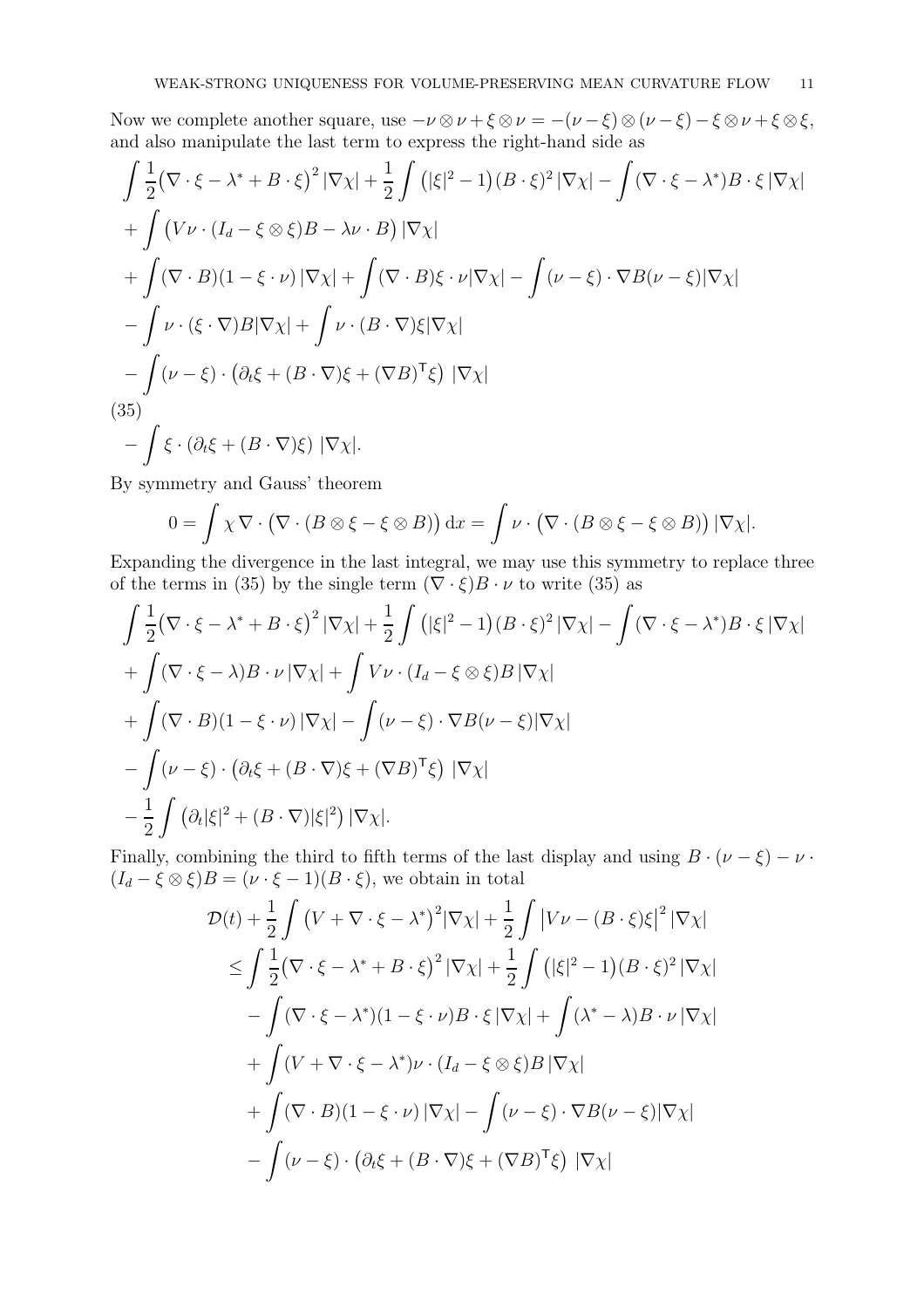<span id="page-11-0"></span>(36) 
$$
-\frac{1}{2}\int (\partial_t |\xi|^2 + (B \cdot \nabla)|\xi|^2) |\nabla \chi|.
$$

We claim that the right-hand side of [\(36\)](#page-11-0) is estimated by  $C(1 + |\lambda(t)|)(\mathcal{E}(t) + \mathcal{F}(t))$  for some  $C = C(\Sigma^*)$ ; we argue term-by-term.

We start with the two terms which have to be handled differently than in the case of vanilla mean curvature flow: the fourth term  $\int (\lambda^* - \lambda) B \cdot \nu |\nabla \chi|$  looks rather worrying and seems to require a stability analysis for the Lagrange-multipliers  $\lambda$  and  $\lambda^*$ . However, since by  $(4)$ ,  $(9)$ , and  $(10)$ 

$$
\int (\nabla \cdot B) \chi_{\Omega^*} dx = \int_{\Sigma^*(t)} B \cdot \nu^* d\mathcal{H}^{d-1} = \int_{\Sigma^*(t)} B \cdot \xi d\mathcal{H}^{d-1}
$$
  
= 
$$
\int_{\Sigma^*(t)} (-\nabla \cdot \xi + \lambda^*) d\mathcal{H}^{d-1} = 0,
$$

we have

$$
\int (\lambda^* - \lambda) B \cdot \nu |\nabla \chi| = (\lambda^* - \lambda) \int \chi(\nabla \cdot B) \, dx
$$

$$
= (\lambda^* - \lambda) \int (\chi - \chi_{\Omega^*})(\nabla \cdot B) \, dx
$$

$$
\lesssim (1 + |\lambda|) \mathcal{F}(t),
$$

where we have crucially used the divergence condition  $(3)$  on B and the coercivity  $(11)$  of the weight function. Note that we also used the very rough estimate  $|\lambda^* - \lambda| \leq |\lambda^*| + |\lambda|$ . The other term for which we have to argue differently than in the case of vanilla mean curvature flow is the penultimate term since the transport equation for  $\xi$  is not satisfied exactly on the interface, cf. [\(8\)](#page-3-6). Nevertheless, the leading term  $f\xi$  is almost perpendicular to  $\nu - \xi$ :

$$
\left| \int f\xi \cdot (\nu - \xi) |\nabla \chi| \right| \leq \left( \sup |f| \right) \int \left( (1 - \xi \cdot \nu) + (1 - |\xi|^2) \right) |\nabla \chi|,
$$

which is again controlled by the relative entropy using the quantitative shortness [\(5\)](#page-2-9) of  $\xi$ . Now we argue for the remaining terms on the right-hand side of [\(36\)](#page-11-0). Thanks to the approximate evolution equation [\(9\)](#page-3-3), the integrand of the first term is  $O(s^2)$ , so by [\(11\)](#page-3-8) and [\(31\)](#page-8-2), this term is of the desired order. The second term is small, but we do not need to give an argument for this since the term is non-negative anyways. In the third term, we simply pull out the maximum of  $|(\nabla \cdot \xi - \lambda^*)B \cdot \xi|$  over  $B_{R^*}(0) \times [0, T^*]$  and recognize the relative entropy functional; an analogous argument works for the sixth term. The fifth term is handled by Young's inequality and absorption into the first dissipation term. For the remaining term in Young's inequality we use  $|\nu \cdot (I_d - \xi \otimes \xi)|^2 = |\nu - (\xi \cdot \nu)\xi|^2 \lesssim$  $|\nu-\xi|^2 + (1-\nu \cdot \xi)$ , which gives a contribution controlled by the relative entropy thanks to [\(30\)](#page-8-1). Similarly, also the seventh term is controlled. For the last term, we simply use the approximate transport equation [\(7\)](#page-2-8).

Regarding the bulk-dissipation  $\widetilde{\mathcal{D}}(t)$ , we use  $\int (B \cdot \nabla \vartheta)(\chi - \chi_{\Omega^*}) dx = \int \vartheta B \cdot \nu |\nabla \chi|$  –  $\int (\nabla \cdot B) \vartheta(\chi - \chi_{\Omega^*}) \,dx$  to make the transport operator appear:

$$
\widetilde{D}(t) = \int_{\mathbb{R}^d \times \{t\}} (\partial_t \vartheta + B \cdot \nabla \vartheta)(\chi - \chi_{\Omega^*}) dx + \int_{\mathbb{R}^d \times \{t\}} (\nabla \cdot B) \vartheta(\chi - \chi_{\Omega^*}) dx \n+ \int_{\mathbb{R}^d \times \{t\}} \vartheta(V - B \cdot \nu) |\nabla \chi|.
$$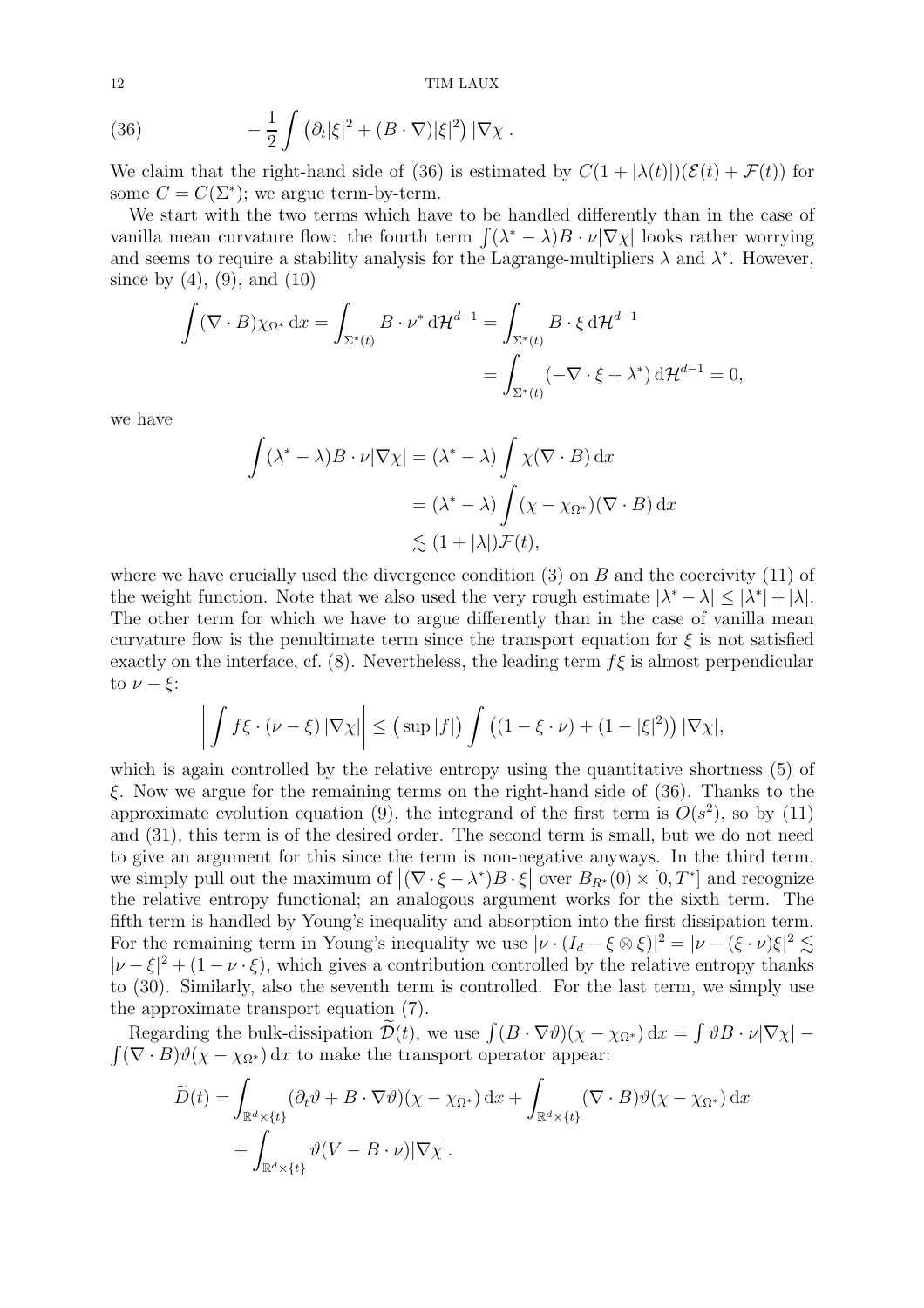Now we argue term-by-term to bound the right-hand side of this identity. Using the transport equation [\(6\)](#page-2-7) and the coercivity [\(11\)](#page-3-8) of the weight function, the first term is bounded by  $C \int |\vartheta||\chi - \chi_{\Omega^*}| dx = C \mathcal{F}(t)$ . The second integral is bounded by  $(\sup |\nabla \cdot$  $B|\mathcal{F}(t)$ . For the third term, we use Young's inequality and [\(31\)](#page-8-2). This concludes the argument for the estimates [\(33\)](#page-9-0) and [\(34\)](#page-9-1).

*Step 3: Conclusion.* Plugging the estimates [\(33\)](#page-9-0) and [\(34\)](#page-9-1) from *Step 2* into *Step 1*, we obtain

$$
(\mathcal{E}(T) + \mathcal{F}(T)) - (\mathcal{E}(0) + \mathcal{F}(0)) \le C \int_0^T (1 + |\lambda(t)|)(\mathcal{E}(t) + \mathcal{F}(t)) dt
$$

for almost every  $T \in (0, T^*)$ . Hence, by the L<sup>2</sup>-bound [\(18\)](#page-4-9), Gronwall's inequality, and Jensen's inequality we obtain

(37) 
$$
\mathcal{E}(T) + \mathcal{F}(T) \leq e^{C \int_0^T (1+|\lambda(t)|) dt} (\mathcal{E}(0) + \mathcal{F}(0)) \leq e^{C\sqrt{T}(1+C_{\lambda}(T))} (\mathcal{E}(0) + \mathcal{F}(0))
$$

for almost every  $T \in (0, T^*)$ . The uniqueness statement [\(23\)](#page-5-4) in Theorem [2](#page-5-0) now follows from the fact that  $\mathcal{F}(t) = 0$  implies  $\chi^*(\cdot, t) = \chi(\cdot, t)$  a.e. in  $\mathbb{R}^d$ . — Первый процесс в после просто просто просто просто просто просто просто просто просто просто просто просто<br>В 1990 году стала просто просто просто просто просто просто просто просто просто просто просто просто просто п

#### **ACKNOWLEDGMENTS**

This project has received funding from the Deutsche Forschungsgemeinschaft (DFG, German Research Foundation) under Germany's Excellence Strategy – EXC-2047/1 – 390685813. The content of this paper was developed and parts of the paper written during a visit of the author to Centro de Investigación en Matemática Pura y Aplicada (CIMPA) at Universidad de Costa Rica. The author would like to thank CIMPA and its members for the hospitality and stimulating environment.

#### **REFERENCES**

- <span id="page-12-9"></span>[1] L. Ambrosio and N. Dancer. Calculus of variations and partial differential equations. Springer-Verlag, Berlin, 2000. Topics on geometrical evolution problems and degree theory.
- <span id="page-12-8"></span><span id="page-12-1"></span>[2] L. Ambrosio, N. Gigli, and G. Savaré. *Gradient flows in metric spaces and in the space of probability* measures. Lectures in Mathematics ETH Zürich. Birkhäuser Verlag, Basel, second edition, 2008.
- [3] K. A. Brakke. The motion of a surface by its mean curvature, volume 20 of Mathematical Notes. Princeton University Press, Princeton, N.J., 1978.
- <span id="page-12-5"></span>[4] L. Bronsard and F. Reitich. On three-phase boundary motion and the singular limit of a vector-valued Ginzburg-Landau equation. Arch. Rational Mech. Anal., 124(4):355–379, 1993. [doi:10.1007/BF00375607.](https://doi.org/10.1007/BF00375607)
- <span id="page-12-7"></span>[5] D. De Gennaro and A. Kubin. Long time behaviour of the discrete volume preserving mean curvature flow in the flat torus. arXiv preprint, 2022. [arXiv:2201.04174.](https://arxiv.org/abs/arXiv:2201.04174)
- <span id="page-12-6"></span>[6] J. Escher and G. Simonett. The volume preserving mean curvature flow near spheres. Proc. Amer. Math. Soc., 126(9):2789–2796, 1998. [doi:10.1090/S0002-9939-98-04727-3.](https://doi.org/10.1090/S0002-9939-98-04727-3)
- <span id="page-12-2"></span>[7] J. Fischer, S. Hensel, T. Laux, and T. M. Simon. The local structure of the energy landscape in multiphase mean curvature flow: Weak-strong uniqueness and stability of evolutions. arXiv preprint, 2020. [arXiv:2003.05478v2.](https://arxiv.org/abs/2003.05478)
- <span id="page-12-3"></span>[8] J. Fischer, T. Laux, and T. M. Simon. Convergence rates of the Allen–Cahn equation to mean curvature flow: A short proof based on relative entropies. SIAM J. Math. Anal., 52(6):6222–6233, 2020. [doi:10.1137/20M1322182.](https://doi.org/10.1137/20M1322182)
- <span id="page-12-4"></span>[9] J. Fischer and A. Marveggio. Quantitative convergence of the vectorial Allen–Cahn equation towards multiphase mean curvature flow. arXiv preprint, 2022. [arXiv:2203.17143.](https://arxiv.org/abs/2203.17143)
- <span id="page-12-0"></span>[10] M. Gage. On an area-preserving evolution equation for plane curves. In Nonlinear problems in geometry (Mobile, Ala., 1985), volume 51 of Contemp. Math., pages 51–62. Amer. Math. Soc., Providence, RI, 1986. [doi:10.1090/conm/051/848933.](https://doi.org/10.1090/conm/051/848933)
- <span id="page-12-10"></span>[11] D. Gilbarg and N. S. Trudinger. Elliptic partial differential equations of second order. Classics in Mathematics. Springer-Verlag, Berlin, 2001. Reprint of the 1998 edition.